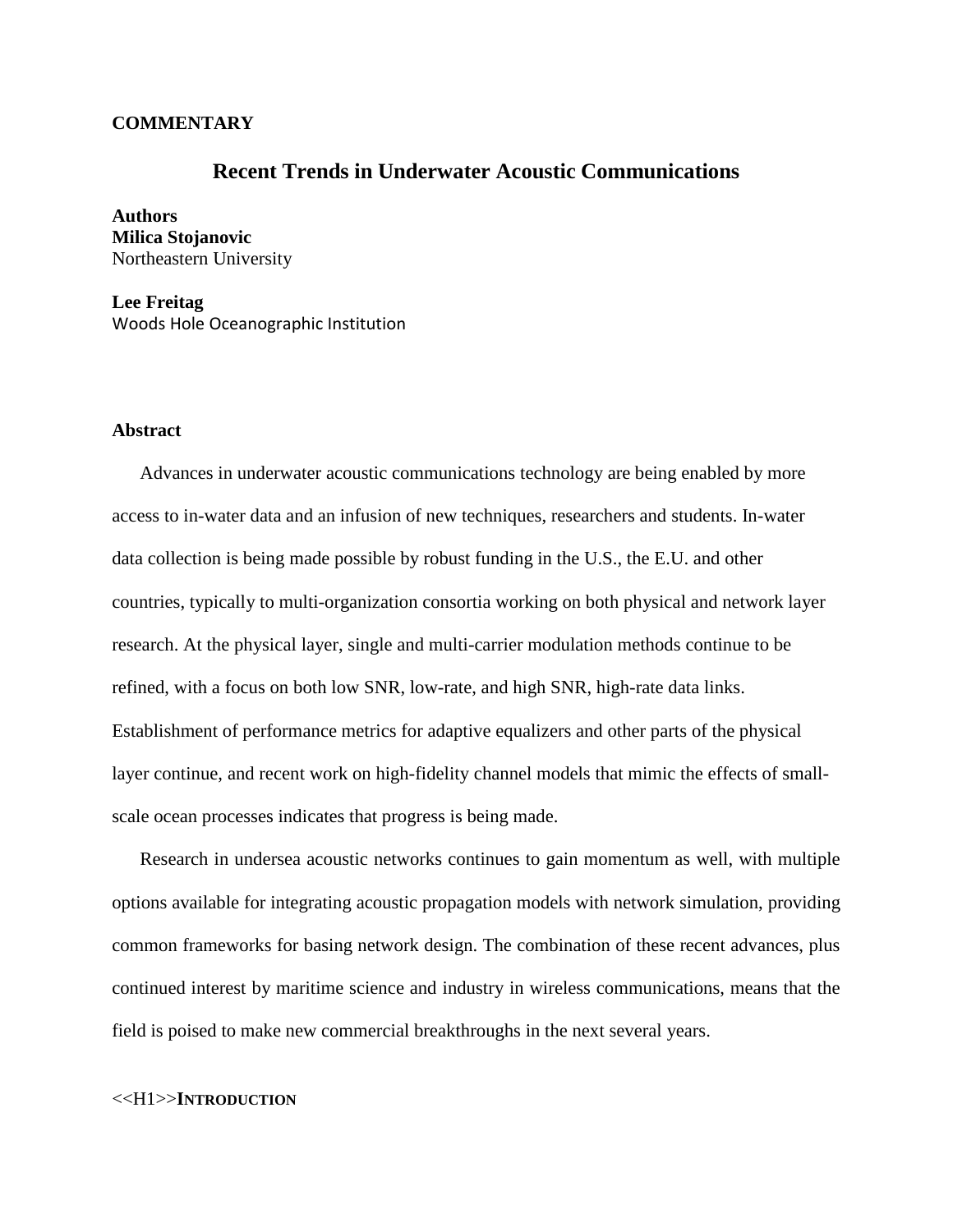In recent years, there has been a significant amount of activity in the area of underwater acoustic communications, primarily in research but also in development. As the field has matured, several survey articles have been published, addressing the link-level signal processing as well as networking challenges. In December 2008, the IEEE *Journal on Selected Areas in Communications* (JSAC) published an issue on Underwater Wireless Communications and Networks—the first of this kind. Following that, the IEEE *Communications Magazine* devoted its 2009 January feature topic to acoustic communications, and most recently, in January 2013, the *Philosophical Transactions of the Royal Society* published a survey article on recent advances in underwater sensor networks (Heideman et al., 2012). These volumes contain detailed accounts of technical aspects that captured the interest of the research community over the past few years. They also demonstrate that a wider, mainstream communications research community is developing an interest in acoustic communications. Meanwhile, the IEEE *Journal of Oceanic Engineering* and the *Journal of the Acoustical Society of America* continue to be the major sources of relevant information and new results in this area.

Beyond journal publications, topics related to acoustic communications continue to expand at regular venues such as the IEEE/MTS OCEANS Conferences. These topics are also addressed at regular meetings of the Acoustical Society of America (ASA), and specialized workshops are emerging as well. An example is the series of Workshops on Underwater Wireless Networks (WuwNet), which is being organized annually under the auspices of ACM (Association for Computing Machinery), and is currently in its eighth year. In addition, flagship conferences of the IEEE Communications Society and Signal Processing Society, such as Globecom and ICASSP, are starting to organize special sessions and workshops on underwater signal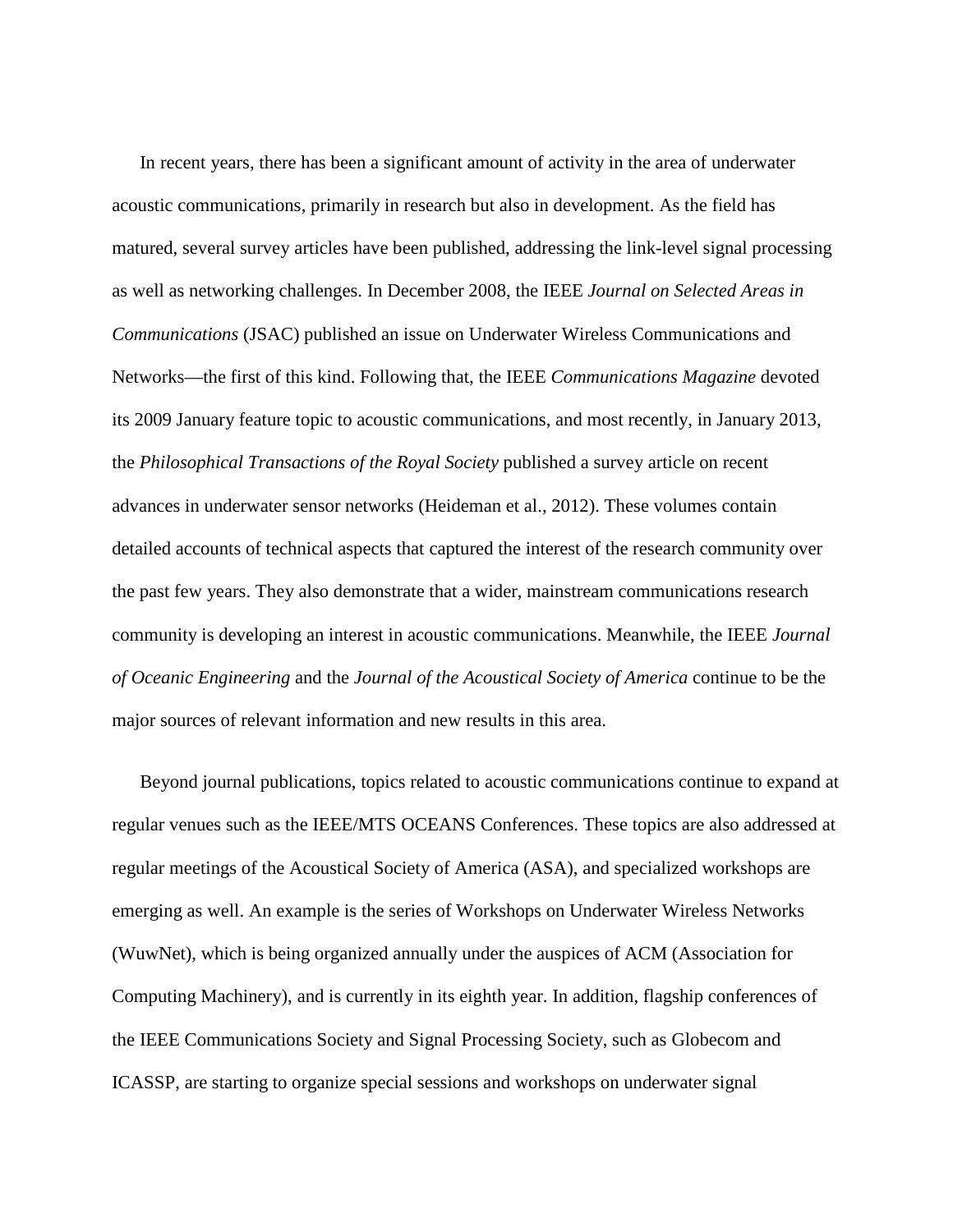processing and networks. The long-standing Asilomar Conference on Signals, Systems and Computers has had a special session on underwater communications for five years in a row. In other words, the field is flourishing.

Research activities in the U.S. are supported by funding from federal agencies, including ONR and NSF, while in Europe similar organizations are supporting research there. Over the past several years, this funding has made it possible to conduct a number of large experiments, involving multiple research institutions such as the Woods Hole Oceanographic Institution (WHOI) and the Scripps Institution of Oceanography, as well as academia (participants included Arizona State University, University of California at San Diego, University of Connecticut, University of Illinois at Urbana Champaign, Massachusetts Institute of Technology, Northeastern University, and several others. The experiments included the Surface Processes Acoustic Communications Experiment (SPACE 2008), the Mobile Acoustic Communications Experiment (MACE 2010) [\(Figure 1\)](#page-3-0), and the Kauaii Acoustic Communications Experiments (KAM 2008 and 2011), which took place in the U.S. In Europe, major experiments took place in Norway, Italy, and several other countries. Researchers in Singapore, Norway, Germany, Italy, Spain, The Netherlands, and Portugal have also actively contributed to the increasingly international acoustic communications scene.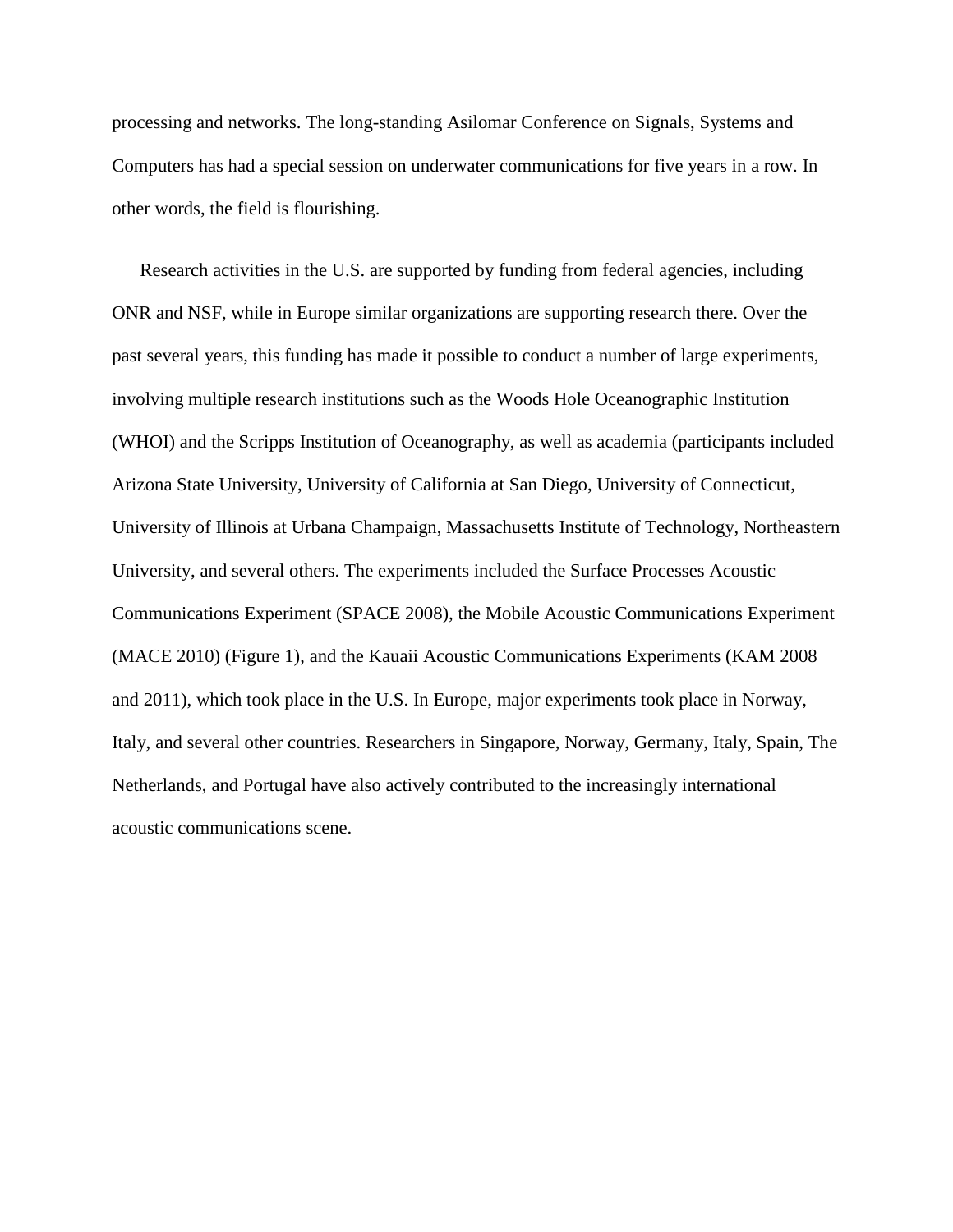

**Figure 1.** A tow fish with a four-element vertical source array is deployed on the *R/V Oceanus* during the MACE 2010 cruise south of Cape Cod, MA.

<span id="page-3-0"></span>The availability of large experimental data sets is important for advancement because of their realism compared to models. However, the importance of models is growing as their fidelity improves and they become more realistic. A special workshop, organized by the NATO CMRE in Italy in September 2012, drew participants from all over the world to discuss the topic of acoustic communication and channel modeling, which is critical to standardizing performance evaluation and reducing the need for costly field experiments. Selected papers from that meeting will soon be published in a special issue of the IEEE *Journal of Oceanic Engineering*.

The growth that the field of underwater communications is experiencing has also led the community to realize that this topic cannot, and should not, be considered as a stand-alone one, separate from a much larger body of research that is evolving in parallel in the fields of navigation, localization, vehicular robotics, and system integration in general. The push has thus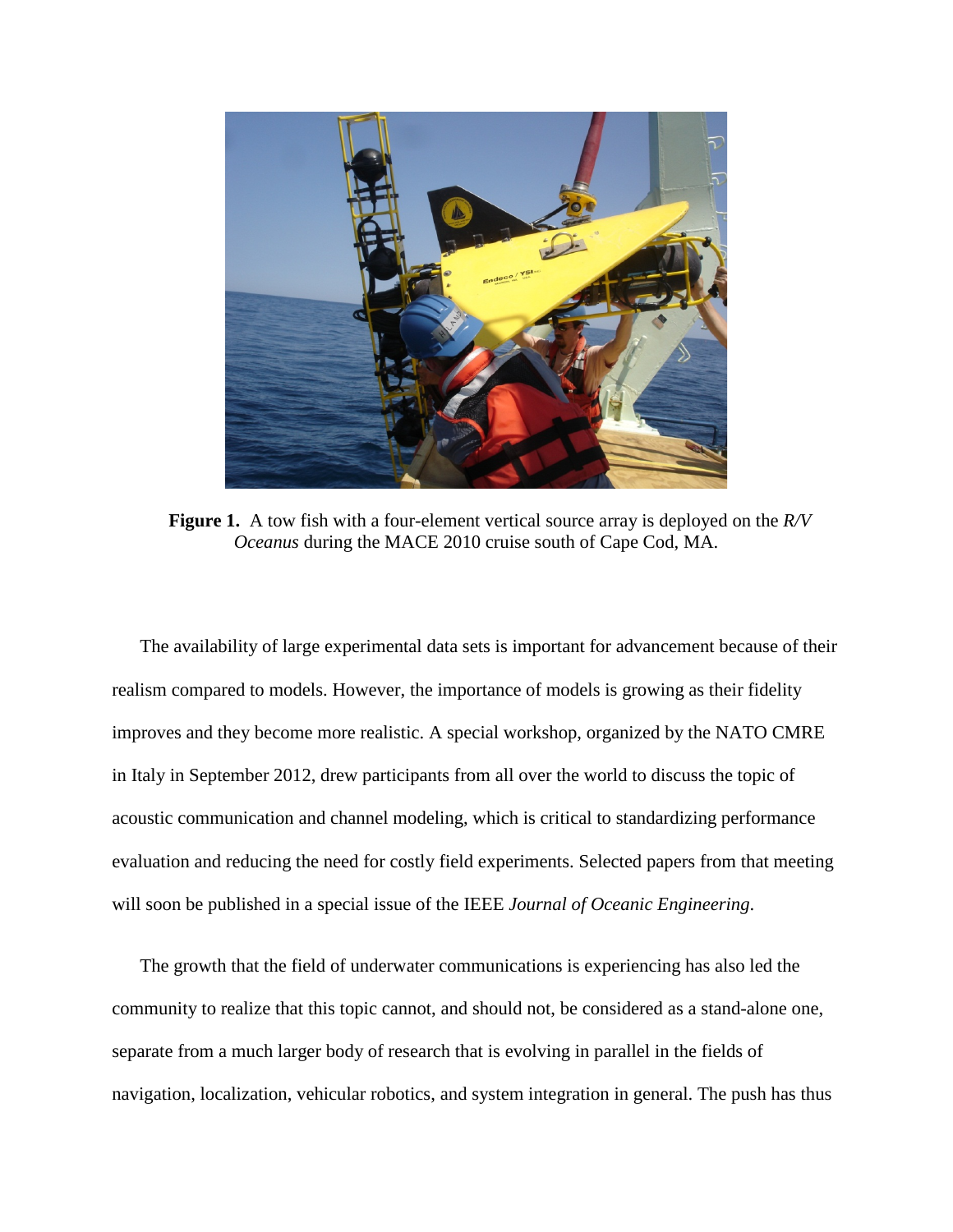been for an interdisciplinary approach to research that will tackle complex problems of autonomous underwater systems. Such cross-cutting research is increasingly being promoted by the funding agencies (Edwards, 2013), and researchers are responding. Examples are evident in recent publications that address complex system optimization involving multiple vehicles that have to operate in a collaborative manner while sharing the limited acoustic bandwidth (Hollinger et al., 2012), or network relay systems dedicated to efficient image transmission (Murphy et al., 2013).

In what follows, we will focus our attention on summarizing the key components of acoustic signal processing that have emerged in the past few years and that define current research trends in this area.

#### <<H1>>**SIGNAL PROCESSING FOR COMMUNICATIONS**

The past several years have seen a number of interesting developments in signal processing for communications, whose common goal is to increase the data rate and improve the performance of communication over band-limited acoustic channels. While the question of acoustic channel capacity remains open, these practical techniques have been steadily pushing the limits of traditional system design, to adapt it to frequency-selective and highly Dopplerdistorted acoustic channels. Specifically, work has been active on single-carrier as well as multicarrier modulation/detection techniques, and the attendant issues of adaptive channel estimation/equalization, multi-input multi-output (MIMO) signal processing, and adaptive modulation methods.

<<H2>>Single-Carrier Modulation and Detection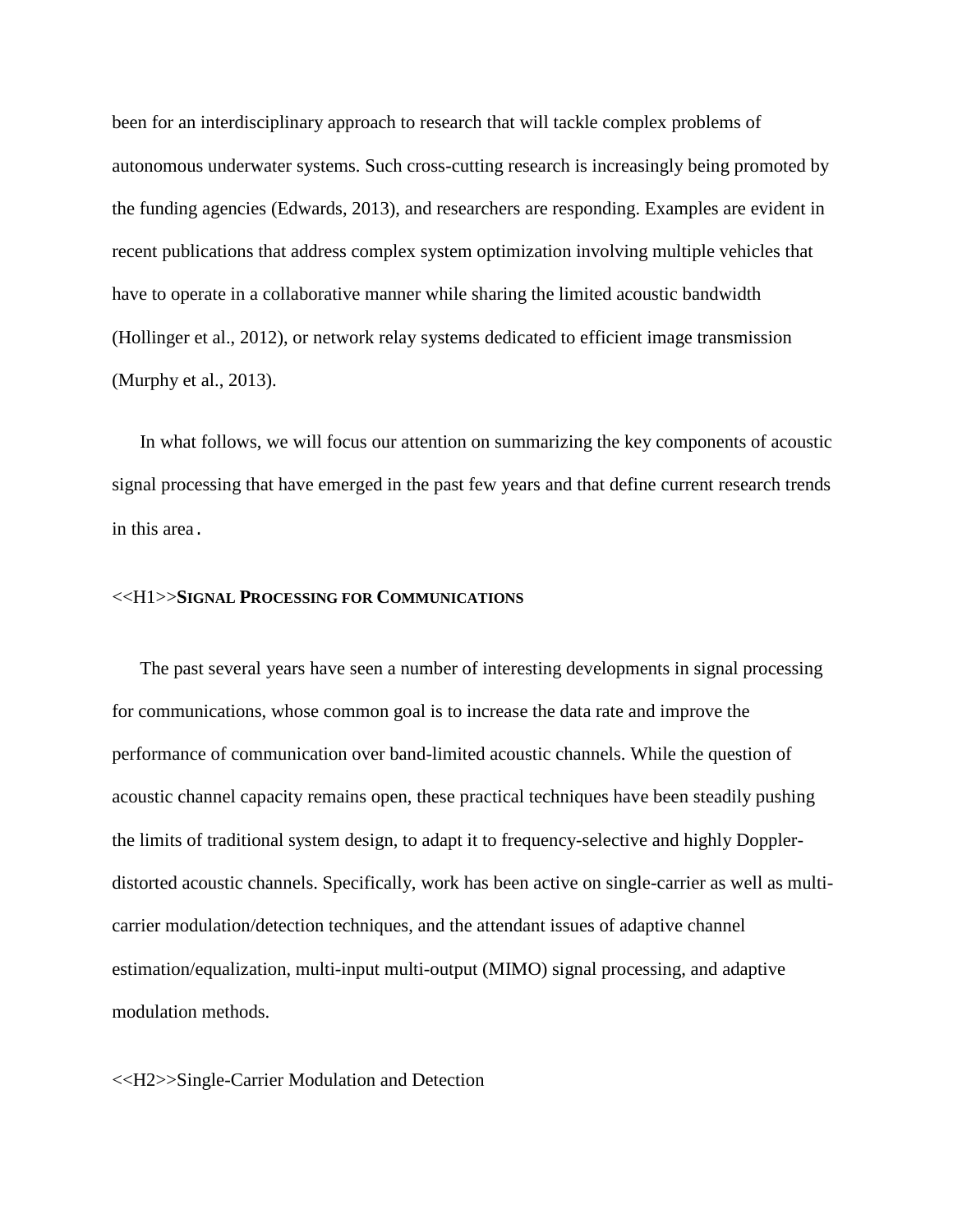In the realm of single-carrier modulation/detection, significant advances have been made by using adaptive turbo equalization techniques (see Choi et al., 2011 and references therein). These techniques capitalize on combining channel coding and equalization to improve the system performance. Unlike the conventional equalization techniques, which form the backbone of existing acoustic modems and in which channel coding is treated separately from equalization, turbo equalization techniques are based on the idea of concatenated coding, where the outer code is applied at the transmitter, while the channel plays the role of the inner code. The receiver design is based on iterative decoding, which must also incorporate adaptive channel estimation. The underlying signal processing is quite complex, and the major research thrust has been on developing manageable-complexity receiver algorithms and improved channel estimation techniques. Cast in a MIMO framework, these techniques have shown substantial performance improvement over the existing systems (an order of magnitude or more reduction in the bit error rate at 15 kbps in 9 kHz of bandwidth is reported in (Choi et al., 2011).

Another technique that has shown promise for equalization of single-carrier broadband systems on channel with extended multipath is that of partial response equalization (Roy et al., 2009). In this technique, the channel is first partially equalized to a shorter, a priori set response, and then subject to further decoding.

Crucial to successful equalization is adaptive channel estimation, and recent work has recognized that although the acoustic multipath is long, it is often sparse [\(Figure 2\)](#page-6-0), and this can be exploited to improve channel estimation. Sparse channel estimation disposes of the traditional minimum mean squared error (MMSE, or norm-2) optimization, and focuses instead on constrained norm-1 or mixed-norm minimization as a computationally feasible approximation to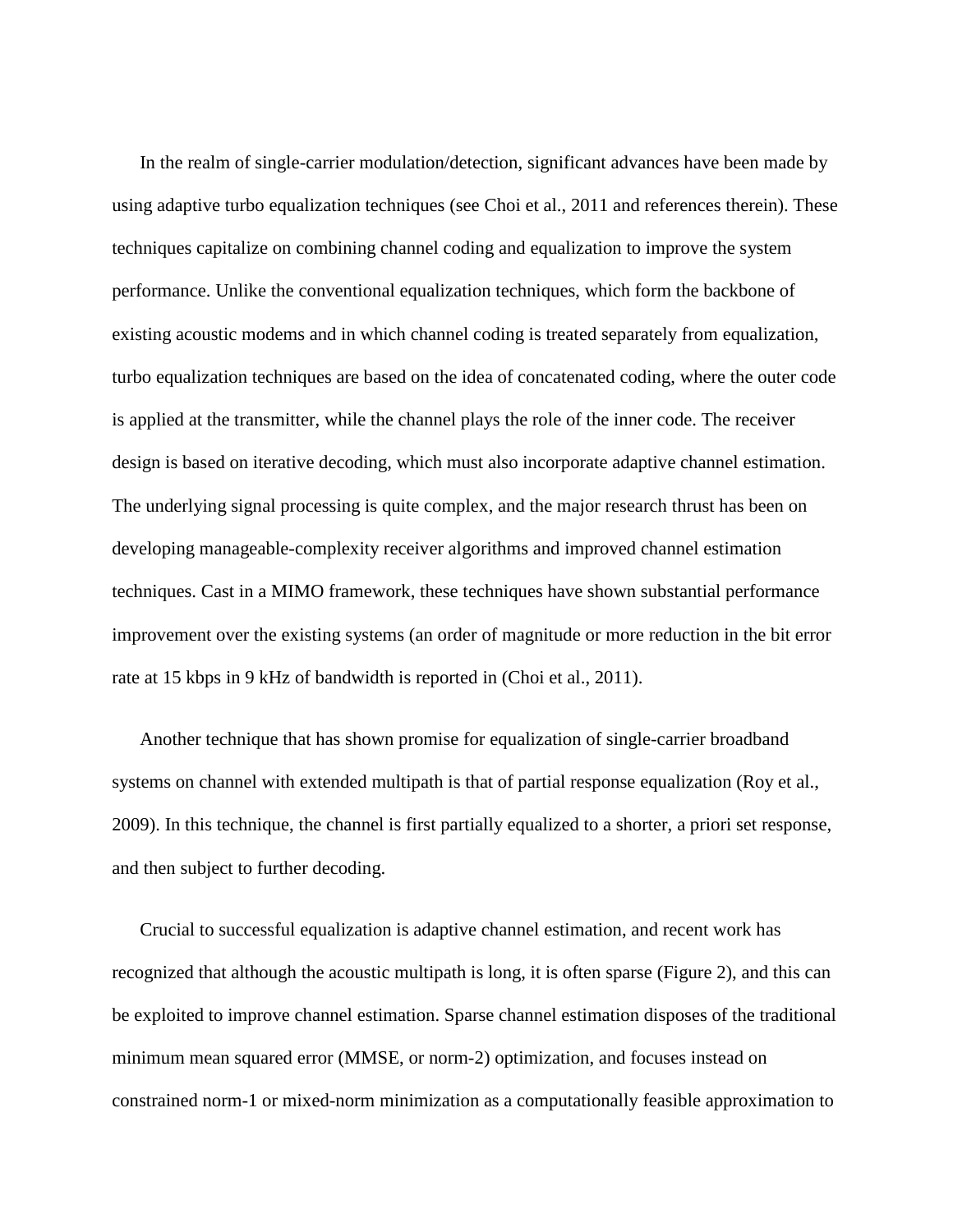the (norm-zero) problem of sparse channel estimation. While the literature offers a wealth of sparse estimation algorithms, in single-carrier equalization, sparse channel estimation has recently been addressed in (Pelekanakis & Chitre, 2013).



<span id="page-6-0"></span>**Figure 2.** Multipath measured during the MACE 2010 experiment during one of the source tows.

A special method that has long been used in conjunction with single-carrier equalization is time-reversal (or phase conjugation in the frequency domain). Applied either actively (at the transmitter) or passively (at the receiver), a time-reversed replica of a received signal waveform is used to implement a filter matched to that waveform, thus aiming to optimize the input to the equalizer. Recent results in this area include (Cho et al., 2011), which extends previous work to a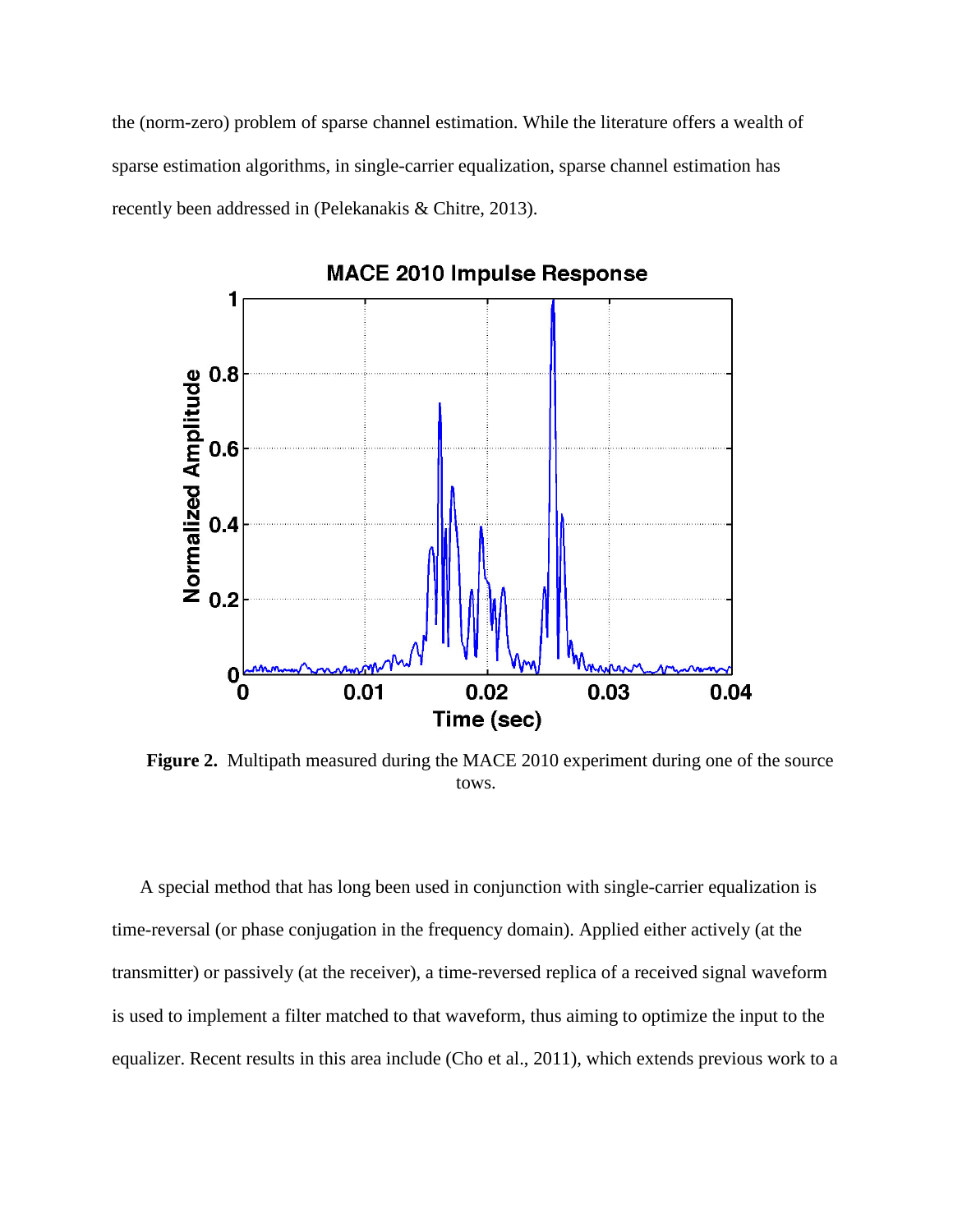multi-user framework, applying time-reversal not only for equalization, but for interference cancellation as well.

## <<H2>>Multi-Carrier Modulation and Detection

An alternative to single-carrier modulation/detection techniques are multi-carrier techniques, typically implemented in the form of orthogonal frequency division multiplexing (OFDM). While routinely used in many terrestrial systems (DSL, WLAN, Digital Audio/Video Broadcast, LTE, and standardized for the 4G cellular systems) OFDM has only recently begun to emerge in the acoustic world (Li et al., 2008). Recent years have seen a plethora of results, which attest to the fact that OFDM is a viable low-complexity alternative for combating the frequencyselectivity of the acoustic channel. By virtue of dividing the frequency band into many narrow sub-bands, each of which can be treated as frequency-flat (nonselective), OFDM allows for simple FFT-based equalization; it is conducive to MIMO implementation for spatial multiplexing or transmit diversity gain, it supports differentially coherent detection, and easily lends itself to adaptive modulation. Its major drawback, however, is the sensitivity to the time variation of the channel, which causes intercarrier interference (ICI). This problem has been the focus of recent research, and several techniques have been developed to address it. They include ICI equalization via augmented sparse channel estimation (Berger et al., 2010), recursive ICI equalization (Tu et al., 2011), and pre-filtering methods based on multiple-FFT demodulation (Aval & Stojanovic 2012). All of these methods have been demonstrated using in-water data, showing good performance in varying channel conditions (e.g. Aval and Stojanovic 2012 reports on transmitting at 9 kbps over a 5 kHz mobile acoustic channel with a multi-hour average meansquared detection error below −9 dB).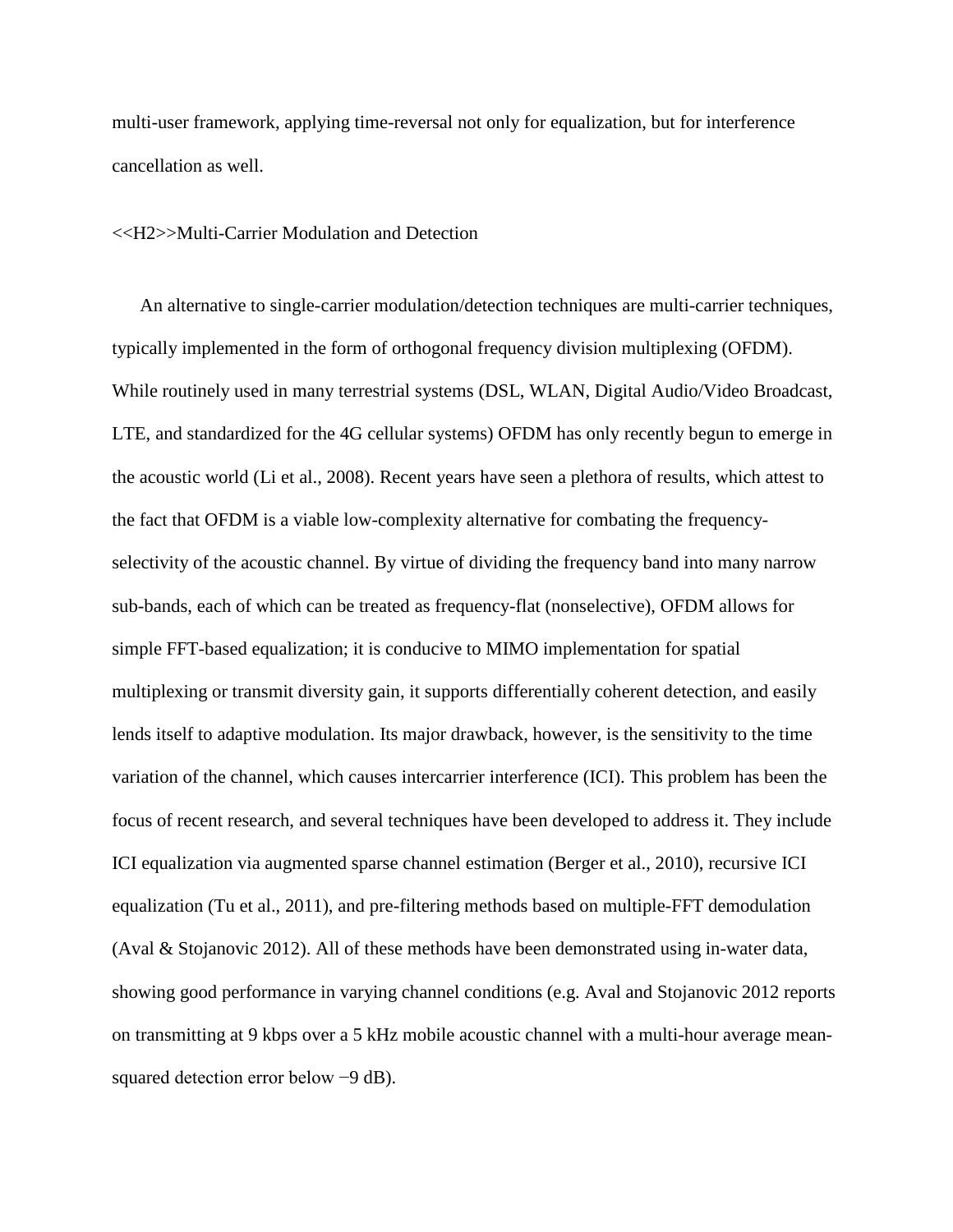The quest for high-rate transmission over acoustic channels is tightly coupled not only with the receiver's ability to adapt to the changing channel, but also to the ability to feed the channel state information back to the transmitter, so that it can adapt to the environment as well. While conceptually simple, the ideas of adaptive modulation are not nearly as easy to demonstrate in practice, as they require on-line experimentation. In reference (Radosevic et al., submitted) reports on one of the first attempt to do so. Specifically, it focuses on multi-carrier modulation, where both the modulation level and the signal power can easily be adjusted for each of the carriers. Two types of feedback-based power control are used, one that adjusts the total power level, and another one that distributes it across the signal spectrum (carriers).

Future work on signal processing for acoustic communications will likely focus on improving our understanding of the channel distortions, so that they can be targeted in an efficient manner. Research trends will focus not only on conventional point-to-point links, but also on multipoint-to-point links (in multi-user or co-operative communications frameworks), interference-limited regimes (links with unintentional or intentional interference), low probability of intercept/detection (LPI/LPD) systems for secure communications, and others. Feedback-based methods, by which the receiver can inform the transmitter of its current state, are likely to draw attention, as they offer large potential gains through adaptive power and rate control. Understanding of channel distortions and classification of channel parameters into those that can be predicted, those that can only be estimated, and those that are intractable, remain important research tasks.

<<H1>>CHANNEL AND NETWORK MODELING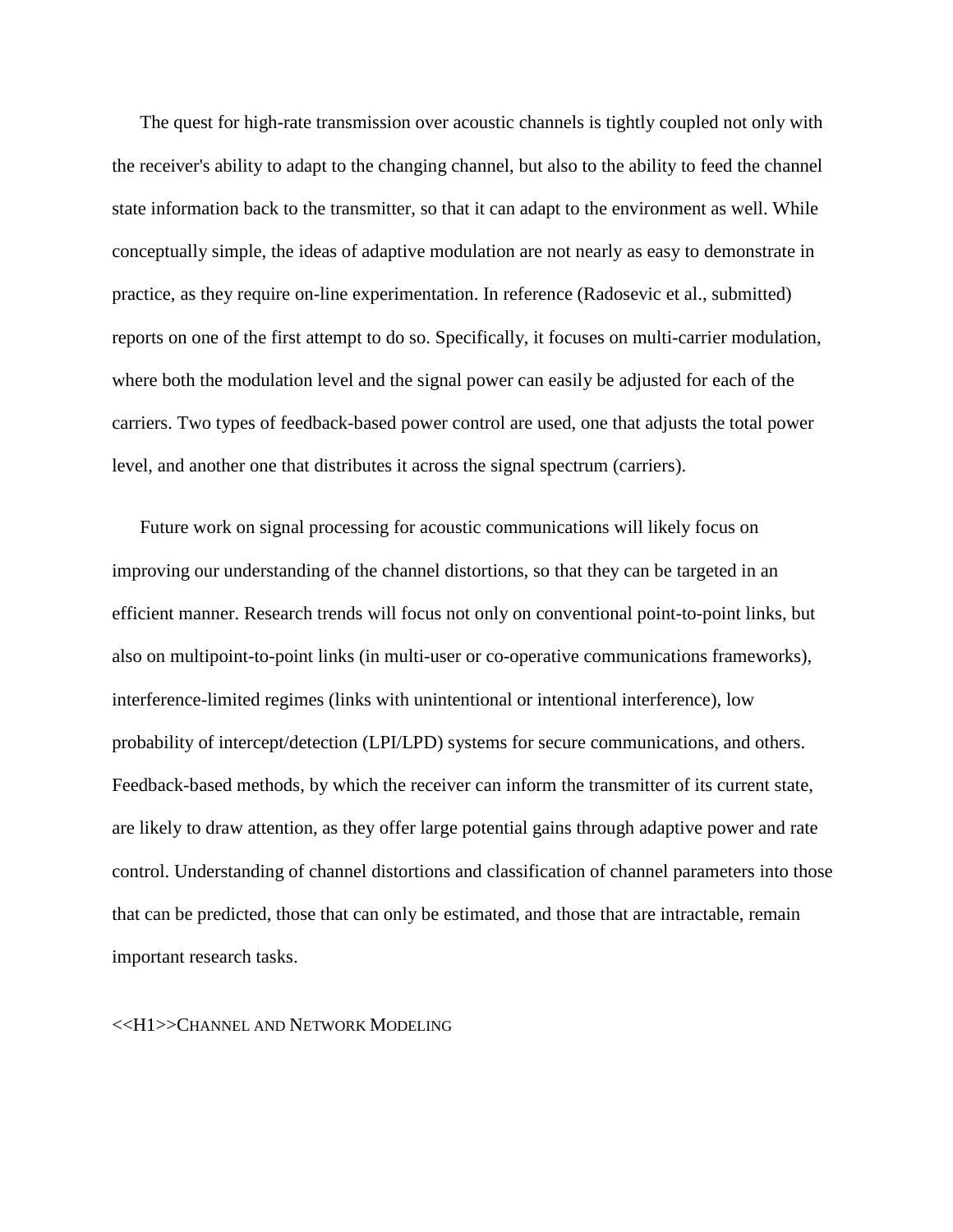The need to investigate adaptive modulation methods, as well as network protocols which cannot be analyzed using off-line experimental data, but require in-situ experimentation, has sparked a renewed interest in channel modeling. Channel modeling, and in particular statistical channel modeling, is necessary for the development of channel simulators, which will aid in such analyses. While these simulators cannot replace experimental trials, they are expected to help in preparation for the (costly) deployments.

Ray tracing codes such as the Bellhop model (see reference list) are now in regular use for estimating the nominal channel characteristics [\(Figure 3\)](#page-10-0), but they were not designed to simulate the random channel effects caused by small disturbances. Such disturbances result from the displacements of transmitter/receiver and the channel boundaries, and other environmental changes including those caused by tides, currents, and wind-driven surface waves. The motioninduced Doppler effects have been addressed in a computationally more efficient manner by the VirTEX simulation algorithm (Peterson & Porter, 2012). The effects of the surface waves curvature, and the amplitude and arrival time fluctuations that they introduce, have been modeled in (Deane et al., 2012). A statistical approach to channel modeling is taken in (Qarabaqi  $\&$ Stojanovic, in press), where micro-multipath caused by surface scattering is modeled as a complex-Gaussian multiplicative distortion imposed on each surface-reflected path, with pathspecific, frequency-dependent correlation. While much remains to be done on the subject of acoustic channel modeling for communications, the topic has clearly captured the attention of the research community and we are likely to hear more about it in the future.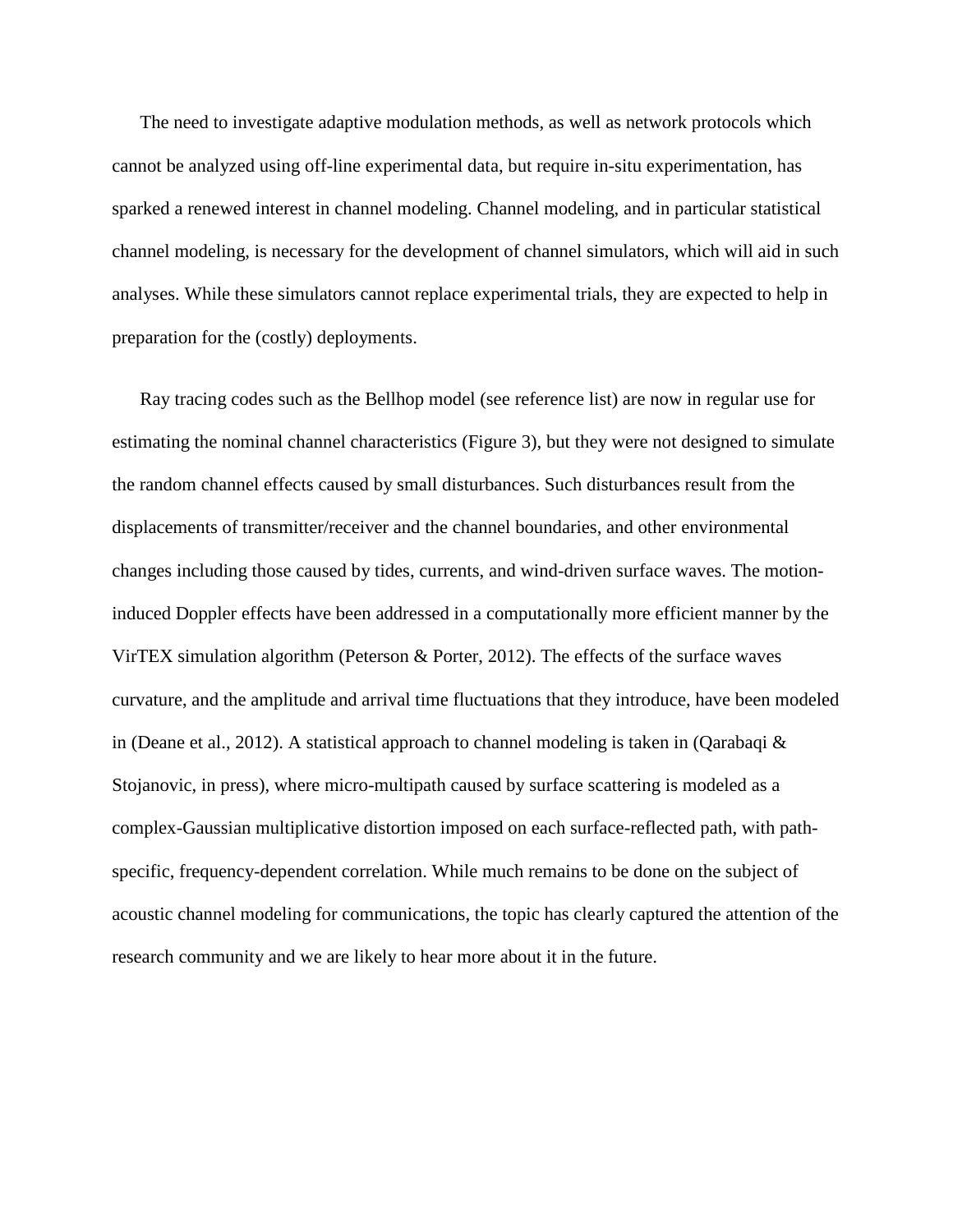

<span id="page-10-0"></span>**Figure 3.** Transmission loss computed using the Bellhop model for the sound-speed profile observed during the MACE 2010 experiment.

In parallel with the work on physical channel modeling, several efforts have been underway to develop network-level simulators. See Heideman et al. (2012) for an overview of recent activities in acoustic networking. In addition to implementing a suite of communication network protocols, these simulators typically employ a ray trace algorithm, coupled with digital ocean maps so that a user can specify the desired location and system geometry. Basic effects of acoustic signal delay, frequency-dependent attenuation and noise are thus included in a network simulator. Inclusion of time-varying channel effects remains to be addressed as relevant physical-link models emerge. Two frameworks that stand out are SUNSET, from Sapienza University, and DESERT Underwater from the University of Padova (see links in the reference list). Both projects include multiple investigators and collaborators and build upon the ns2 or ns2 MIRACLE network simulators.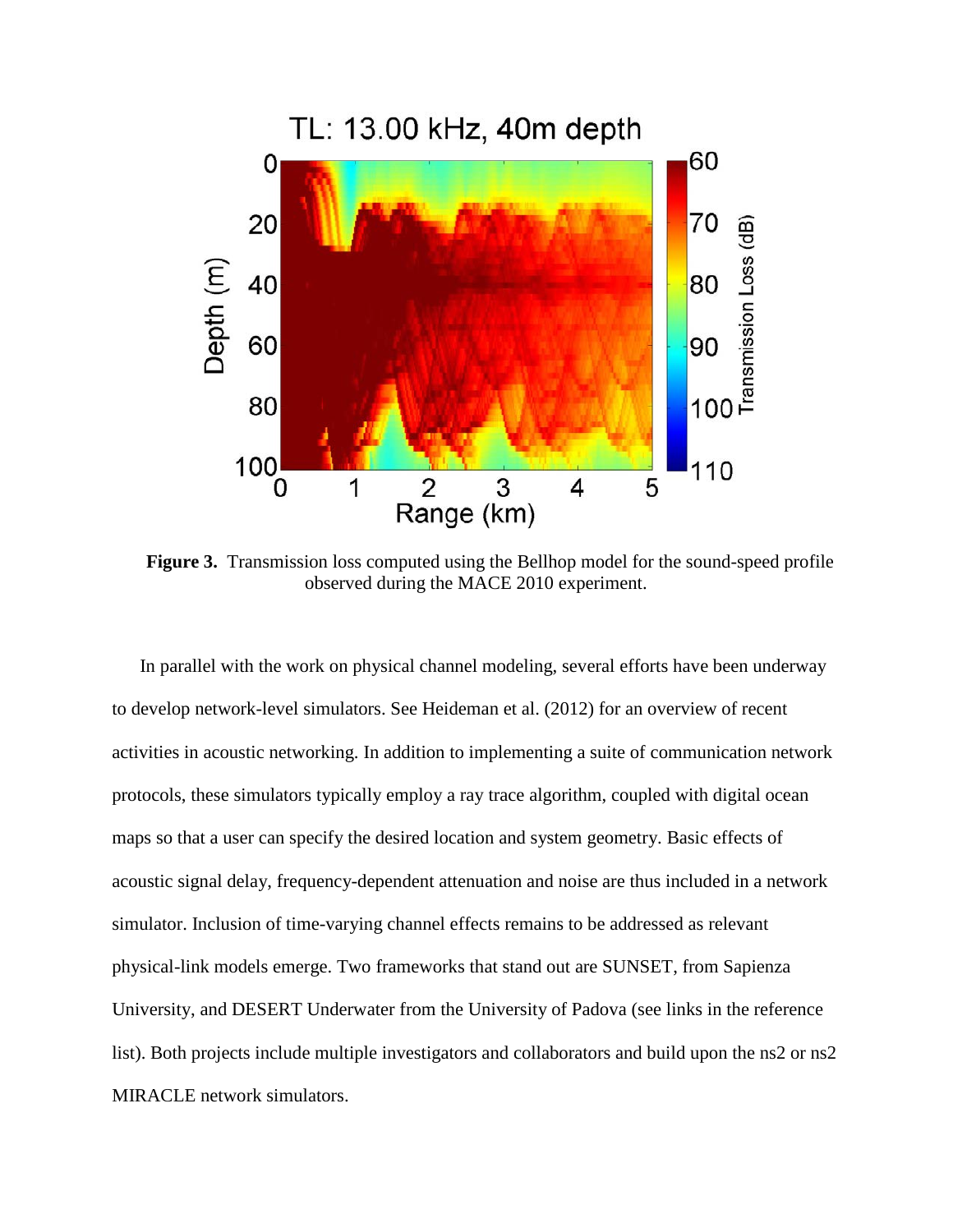The continued appearance of acoustic communications research in mainstream signal processing and communications publications (in addition to ocean and acoustics-related journals) supports the contention that the area is rich enough technically to attract talented investigators from diverse academic backgrounds. The growth of student participation, manifested by completed Masters and PhDs, plus a strong showing in posters at major conferences, also heralds the continuation of work by a new generation of researchers.

The recent advances, described so briefly here, are likely to be significant because of the rigor in the approach and the use of both in-water data for field trials, and the inclusion of simple propagation models that at least include shadow zones and demonstrate that range is not the only important parameter. As higher-fidelity models (combining measured statistics and propagation) are made available to the community, standardization of methods for benchmarking algorithms will become more prevalent, allowing easier identification of significant advances. Reporting of both field results and computer simulations in terms of parameters such as the SNR at the input to the receiver, will make comparison and extrapolation much easier.

Ultimately, the undersea technology market will drive the investment in specific new physical layer and network techniques. While the first-generation ''killer application'' for underwater telemetry—communicating with and controlling an AUV—is reasonably wellsatisfied by existing technology, many improvements could be made. However, demand for hardware remains modest compared to consumer electronics, and the level of investment necessary to move from a laboratory prototype to real-time and ready-for-sale, is high. Further, the more sophisticated the solution, the more expensive the implementation.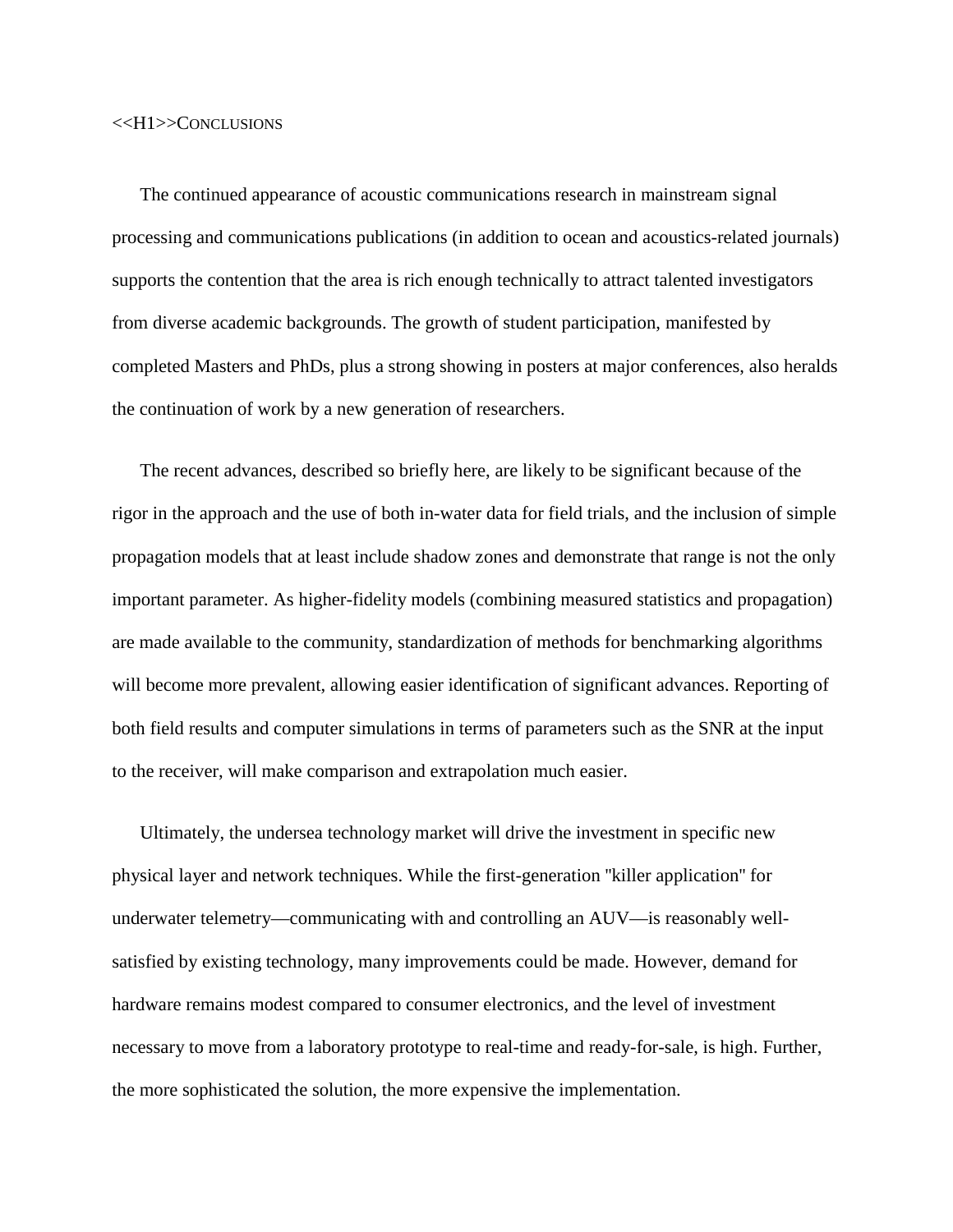Better modeling, new development tools, increased access to the sea for realistic data and the emergence of new demand could change the situation quickly. The research field has reached a transition point, and the question really is, how long before development and application catch up?

## <<H1>>**Acknowledgments**

The authors would like to thank the Office of Naval Research and the National Science

Foundation for their continued support of basic and applied research in acoustic communications

over the past twenty years. The views expressed here are solely those of the authors.

## **Authors:**

Milica Stojanovic Department of Electrical and Computer Engineering, Northeastern University 409 Dana Building, Boston, MA 02115 Email: [millitsa@ece.neu.edu](mailto:millitsa@ece.neu.edu)

Lee Freitag Woods Hole Oceanographic Institution 266 Woods Hole Road, MS #18, Woods Hole, MA 02543 Email: lfreitag@whoi.edu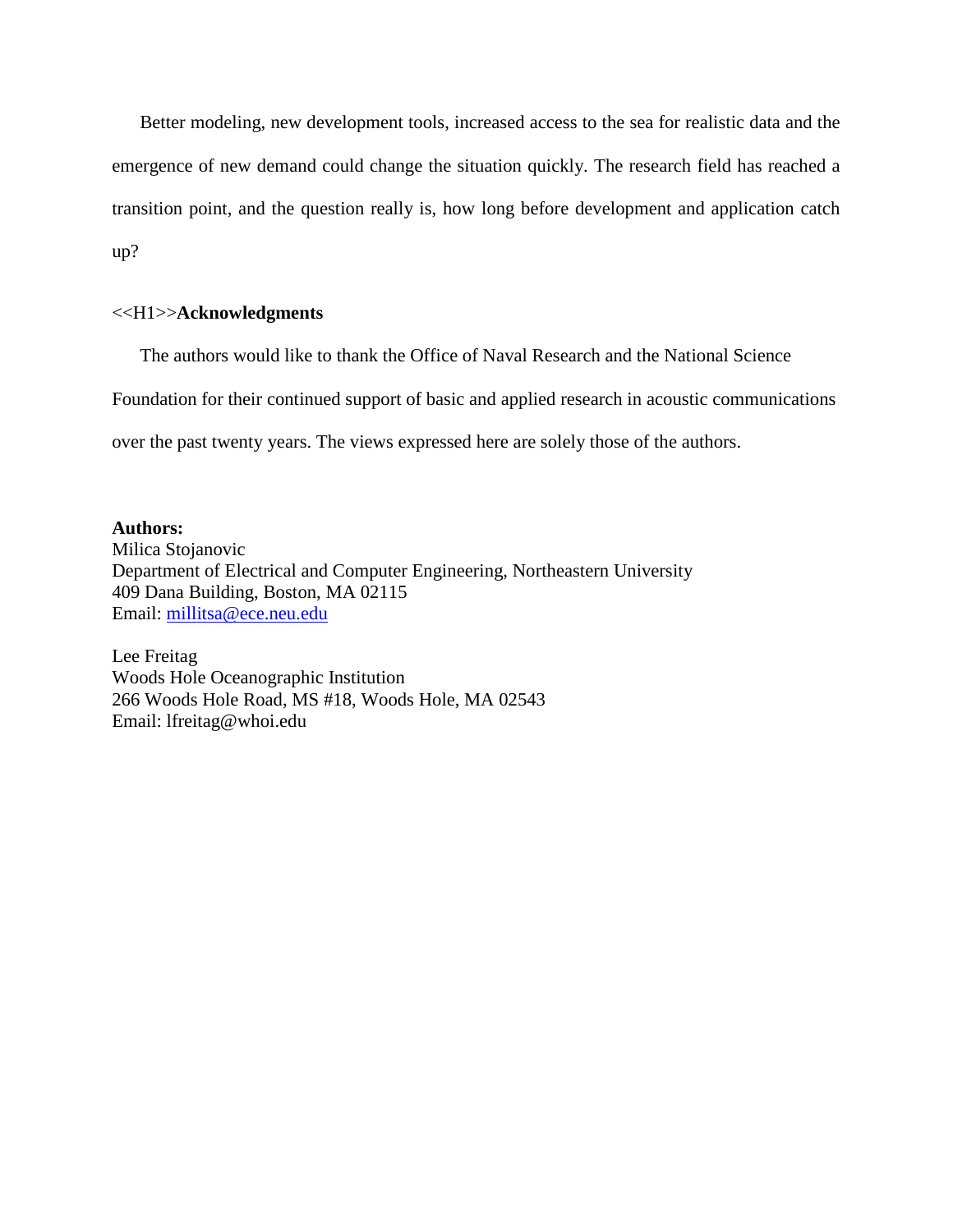- Aval, Y. and M. Stojanovic. 2012. "A method for differentially coherent multichannel processing of acoustic OFDM signals," in *Sensor Array and Multichannel Signal Processing Workshop (SAM)*, 2012 IEEE 7<sup>th</sup>. 73-76.
- Berger, C., S. Zhou, J. Preisig, and P. Willett. 2010. "Sparse Channel Estimation for Multicarrier Underwater Acoustic Communication: From Subspace Methods to Compressed Sensing," *IEEE SIGNAL PROC MAG.* 58(3):1708-1721.
- Cho, S., H. C. Song, and W. Hodgkiss. 2011. "Successive Interference Cancellation for Underwater Acoustic Communications," *IEEE J OCEANIC ENG*. 36(4):490-501.
- Choi, J. W., T. Riedl, K. Kim, A. Singer, and J. Preisig. 2011. "Adaptive Linear Turbo Equalization Over Doubly Selective Channels," *IEEE J OCEANIC ENG*. 36(4):473-489.
- Deane, G. B., J. C. Preisig, and M. D. Stokes. 2012. "Deterministic forward scatter from surface gravity waves," *J. Acoust. Soc. Am.* 132(6):3673-3686.
- Edwards J., 2013. "Oceans Are a Testbed for Signal Processing-driven Technologies [Special Reports]," *IEEE SIGNAL PROC MAG.* 30(2):6-9.
- Heideman, J., M. Stojanovic, and M. Zorzi. 2012. "Underwater sensor networks: Applications, advances, and challenges," *PHILOS T ROY SOC.* 370(1958):158-175.
- Hollinger,G., S. Choudhary, P. Qarabaqi, C. Murphy, U. Mitra, G. Sukhatme, M. Stojanovic, H. Singh, and F. Hover. 2012. "Underwater Data Collection Using Robotic Sensor Networks," *IEEE J SEL AREA COMM.* 30(5):899-911.
- Li, B., S. Zhou, M. Stojanovic, L. Freitag, and P. Willett. 2008. "Multicarrier Communication Over Underwater Acoustic Channels with Nonuniform Doppler Shifts," *IEEE J OCEANIC ENG*. 33(2):198-209.
- Murphy, C., Walls, J. M., Schneider, T., Eustice, R. M., Stojanovic, M., Singh, H. 2013. "CAPTURE: A Communications Architecture for Progressive Transmission via Underwater Relays With Eavesdropping," *IEEE J OCEANIC ENG*. PP(9):1-11.
- Pelekanakis, K., and M. Chitre. 2013. "New Sparse Adaptive Algorithms Based on the Natural Gradient and the *L*0-Norm," *IEEE J OCEANIC ENG*. 38(2):323–332.
- Peterson, J. C., and M. B. Porter. 2012. "Ray/Beam Tracing for Modeling the Effects of Ocean and Platform Dynamics," in *NATO Workshop on Underwater Communications: Channel Modeling and Validation*.
- Qarabaqi, P., and M. Stojanovic. In press. "Statistical characterization and computationally efficient modeling of a class of underwater acoustic channels," *IEEE J OCEANIC ENG*.
- Radosevic, A., R. Ahmed, and M. Stojanovic. *Submitted*. "Adaptive OFDM Modulation for Underwater Acoustic Communications: Design Considerations and Experimental Results," *IEEE J OCEANIC ENG*.
- Roy, S., T. Duman, and V. McDonald. 2009. "Error Rate Improvement in Underwater MIMO Communications Using Sparse Partial Response Equalization," *IEEE J OCEANIC ENG*. 34(2):181-201.